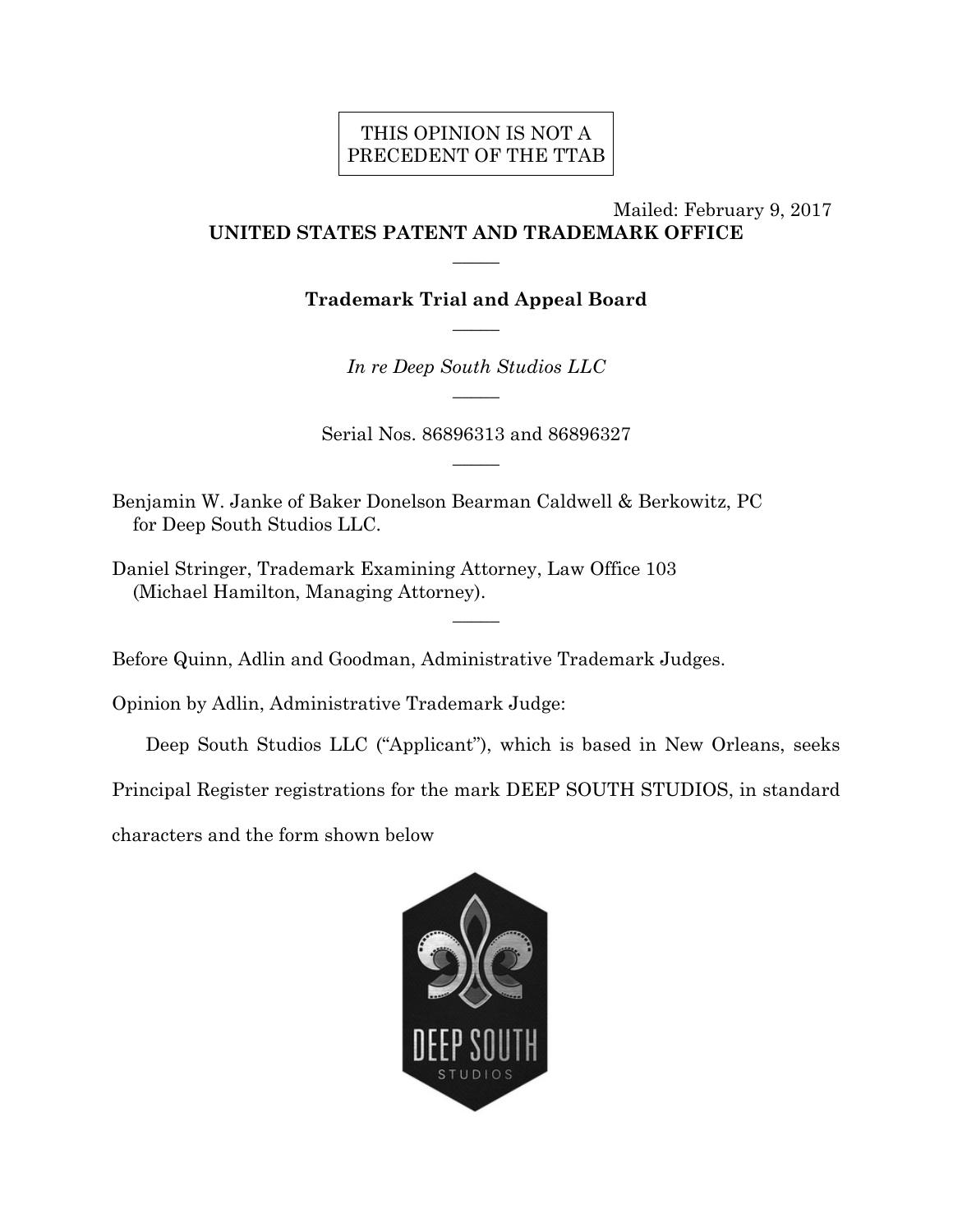l

for "movie studio services."1 Because he found that the term DEEP SOUTH is primarily geographically descriptive of Applicant's services, the Examining Attorney refused registration of the standard character mark under Section 2(e)(2) of the Trademark Act, 15 U.S.C.  $\S$  1052(e)(2), and refused registration of the design mark absent a disclaimer of all of the wording therein (DEEP SOUTH as primarily geographically descriptive and STUDIOS as merely descriptive). After the refusals became final, Applicant appealed and Applicant and the Examining Attorney filed briefs.2

### **The Evidence**

According to the Macmillan Dictionary, "the Deep South" means "the states of Alabama, Georgia, Louisiana, Mississippi, and South Carolina in the southern part of the U.S." Office Action of May 24, 2016 at 2.3 The American Heritage dictionary defines "Deep South" as "[a] region of the southeast United States, usually comprising the states of Alabama, Georgia, Louisiana, Mississippi, and South Carolina," in other words, the exact same states identified by the Macmillan Dictionary. *Id.* at 12.4 The Merriam-Webster Dictionary defines "Deep South" similarly, in that it also includes

<sup>1</sup> Application Serial Nos. 86896327 and 86896313, respectively, each filed February 3, 2016 under Section 1(b) of the Trademark Act, based on an alleged bona fide intent to use the mark in commerce. The '313 application includes this description of Applicant's design mark: "The mark consists of an elongated hexagon containing a fleur-de-lis above the words 'DEEP SOUTH' in capital letters. Below this is the word STUDIOS in smaller letters."

<sup>2</sup> These appeals involve common questions of law and fact and the records are substantially similar. Accordingly, we consolidate and decide both appeals in this single decision. *See In re Binion*, 93 USPQ2d 1531, 1533 (TTAB 2009); TBMP § 1214 (2017). Citations are to the record in Application Serial No. 86896313.

<sup>3</sup> http://www.macmillandictionary.com/dictionary/american/the-deep-south.

<sup>4</sup> https://www.ahdictionary.com/word/search.html?q=Deep%20South.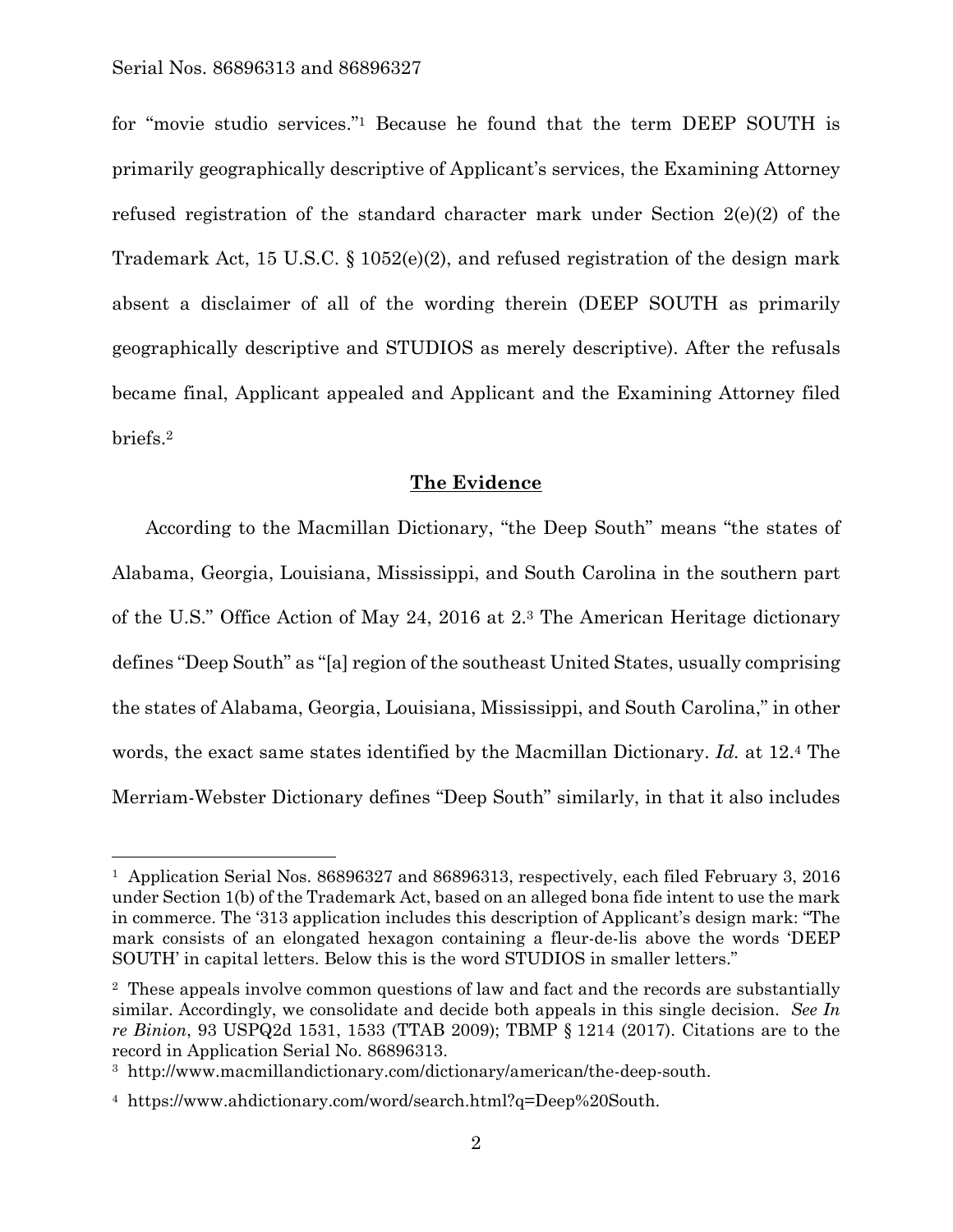the same states, including Louisiana, but the definition is broader: "region SE United States – usually considered to include Alabama, Georgia, Louisiana, Mississippi, North Carolina, South Carolina, and all or part of the adjacent states of Florida, Virginia, Tennessee, Arkansas & Texas." *Id.* at 6.5 According to Wikipedia and the New World Encyclopedia, the Deep South "is a cultural and geographic subregion in the Southern United States … Today, the Deep South is usually delineated as being those states and areas where cultural elements most often thought of as 'Southern' exist in their most concentrated form." Furthermore, "[m]ost definitions include the states Georgia, Alabama, South Carolina, Mississippi, and Louisiana," with Arkansas sometimes included, as well as "[a]djoining areas of East Texas, West Tennessee, and North Florida." *Id.* at 14-23.6

The Examining Attorney also relies on evidence depicting how third parties use the term DEEP SOUTH. For example:7

> TrekAmerica offers an eight-day tour, "Deep South Budget Lodging Tour," which begins and ends in New Orleans.

> The book Mountain Biking the Deep South includes 77 rides in Louisiana, Mississippi, Alabama and Georgia.

> A blurb on the "modernhealthcare.com" website entitled "Medicaid expansion hits Deep South" discusses a Louisiana patient who was able to obtain Medicaid coverage.

 $\overline{a}$ 

<sup>5</sup> http://www.merriam-webster.com/dictionary/Deep%20South.

<sup>6</sup> http://www.newworldencyclopedia.org/entry/Deep\_South and https://en.wikipedia.org/wiki/Deep\_South.

<sup>7</sup> We have not relied upon evidence which appears to be from foreign sources.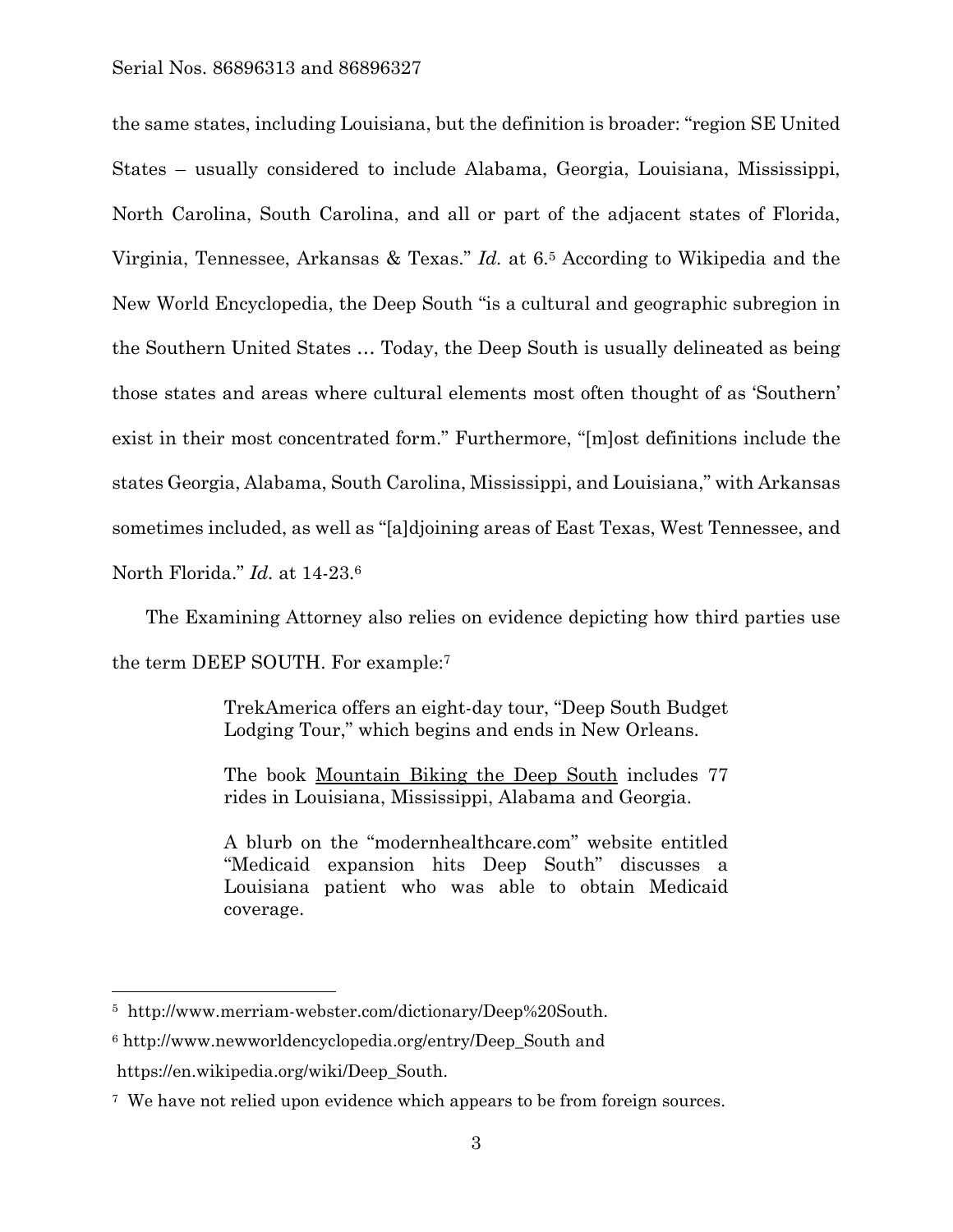The Urban Dictionary defines "Deep South" as "a cultural and geographic subregion of the American South," including the "core states" of Alabama, Georgia, Louisiana and Mississippi.

The G Adventures website ("gadventures.com") offers a nine-day tour, "Highlights of the Deep South," which includes New Orleans.

The Deep South Rugby Referees Society website ("deepsouthrugbyrefs.com") indicates that the group serves Alabama, Louisiana, Mississippi and the Florida panhandle, and offers an officiating course in New Orleans.

A Boston Globe article entitled "A Boston-New Orleans Connection Forged After the Civil War" states that "In June 1880, with the wounds of the Civil War still fresh, New Orleans sent emissaries from the Deep South to help Boston commemorate the 105th anniversary of the Battle of Bunker Hill."

The Pelican Publishing Company offers a book entitled Louisiana, the Jewel of the Deep South, which covers "Louisiana's statehood in 1812 to designation of the fleurde-lis as the state symbol in 2008."

A Wikipedia article entitled "New Orleans in the American Civil War" indicates that "Antebellum New Orleans was the commercial heart of the Deep South …."

Office Action of June 22, 2016 at 21-124.

 Finally, the Examining Attorney relies on the "Why Louisiana" section of Applicant's website, which touts the benefits of "filmmaking and television production" in Louisiana: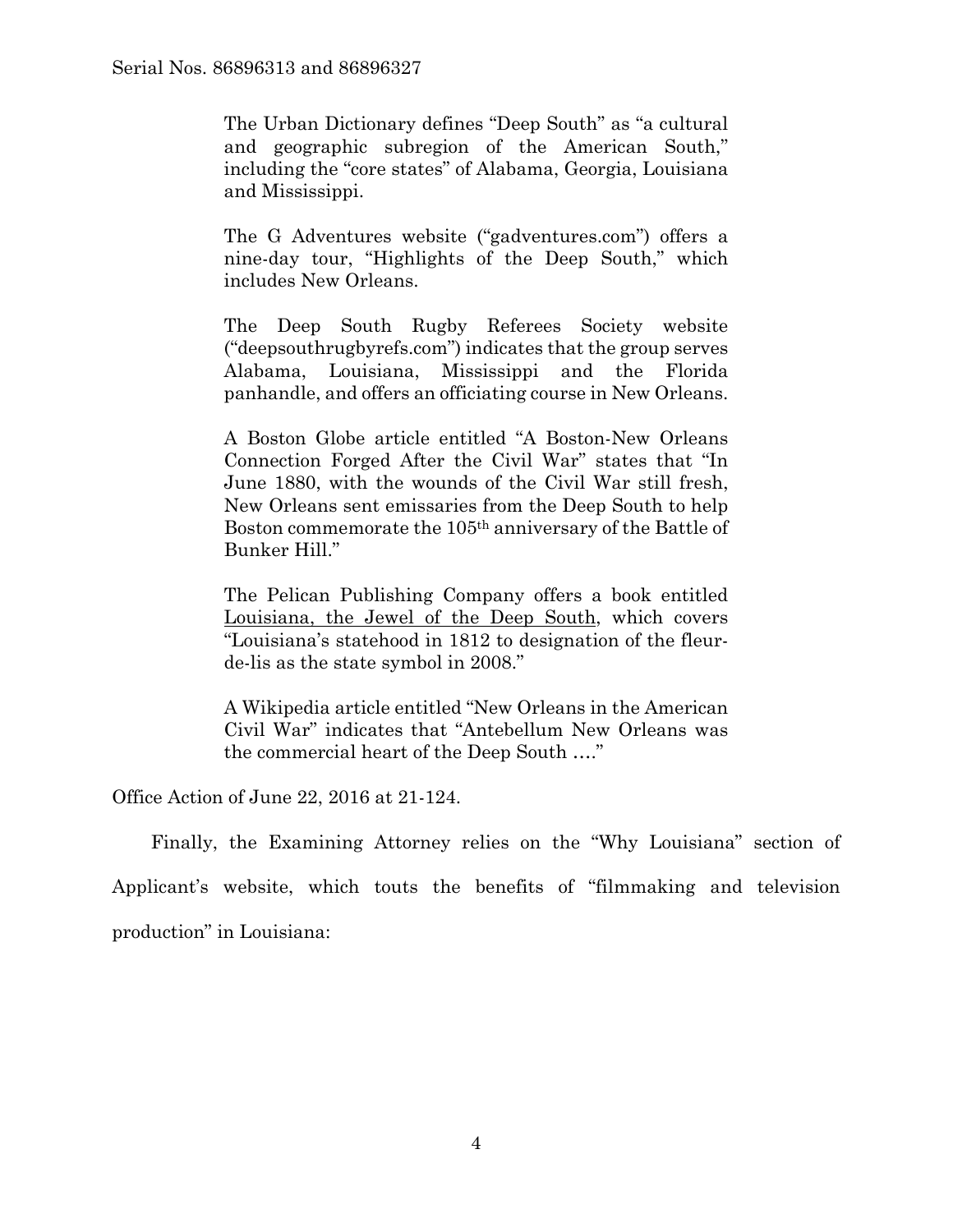

## *Id.* at 17.

Applicant does not take issue with this evidence as a general matter, but instead counters with its own evidence that New Orleans, its home base, is within Louisiana but not part of the Deep South. For example, one book states: "South Carolina, Georgia, Alabama, Mississippi, and Louisiana are commonly considered the Deep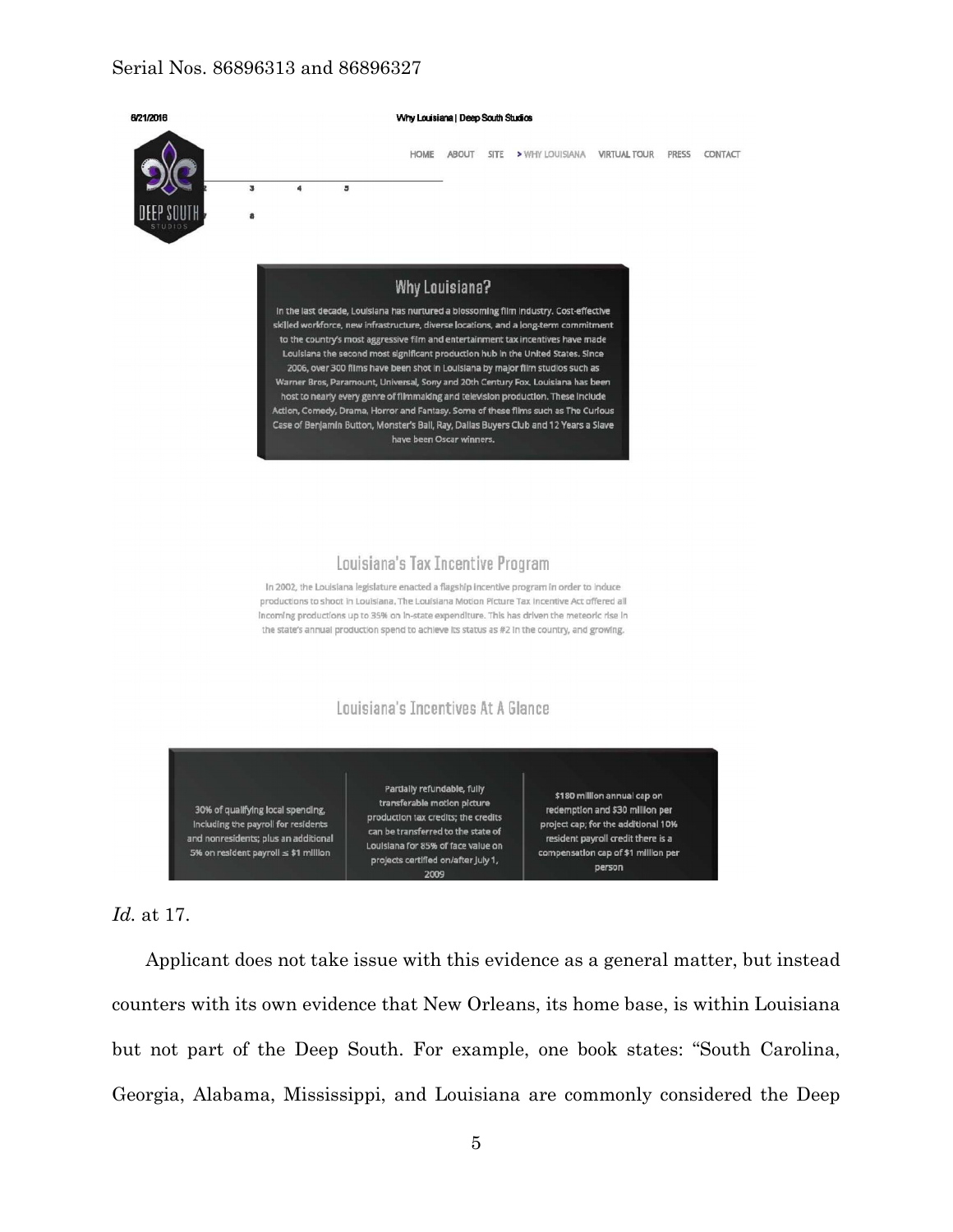South states, although parts of these states don't meet the criteria, and parts of adjoining states do." The book goes on to identify "South Louisiana" as one of "three big exceptions" which are "southern for some purposes but not for others," stating that the area "is Southern, sure enough, but with a Gallic twist that has caused us all kinds of headaches in this book. New Orleans is – well, something else." Office Action Response of June 9, 2016 at 14-17 (John Shelton Reed and Dale Volberg Reed, 1001 Things Everyone Should Know About the South (1996)). Applicant claims that another book depicts the New Orleans area as separate from the Deep South:

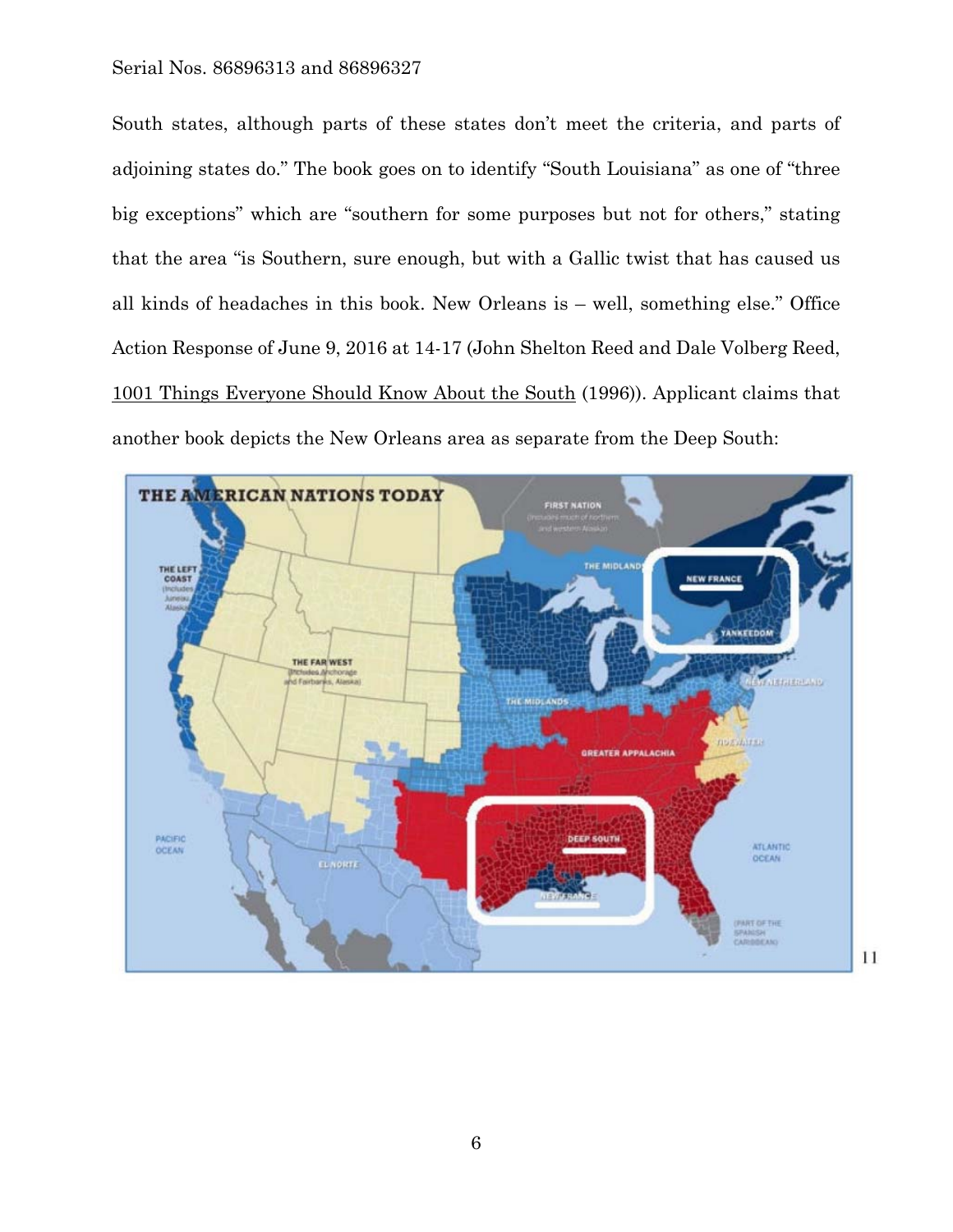| <b>NEW FRANCE.</b> Occupying the New Orleans area      | <b>DEEP SOUTH.</b> Established by English slave lords |
|--------------------------------------------------------|-------------------------------------------------------|
| and southeastern Canada, New France blends the         | from Barbados, Deep South was meant as a West         |
| folkways of <i>ancien régime</i> northern French       | Indies-style slave society. This nation offered a     |
| peasantry with the traditions and values of the        | version of classical Republicanism modeled on the     |
| aboriginal people they encountered in northeastern     | slave states of the ancient world, where democracy    |
| North America. After a long history of imperial        | was the privilege of the few and enslavement the      |
| oppression, its people have emerged as down-to-        | natural lot of the many. Its caste systems smashed by |
| earth, egalitarian, and consensus driven, among the    | outside intervention, it continues to fight against   |
| most liberal on the continent, with unusually tolerant | expanded federal powers, taxes on capital and the     |
| attitudes toward gays and people of all races and a    | wealthy, and environmental, labor, and consumer       |
| ready acceptance of government involvement in the      | regulations. $^{12}$                                  |
| economy. The New French influence is manifest in       |                                                       |
| Canada, where multiculturalism and negotiated          |                                                       |
| consensus are treasured.                               |                                                       |

Applicant's Appeal Brief at 88 Finally, Applicant cites to a 2010 Internet message

board posting from an unidentified author stating that while New Orleans "has Deep

South influences its (sic) not a typicall (sic) Deep South city the way let's say

Birmingham, Atlanta, or Nashville are."9 *Id.* at 9.10

 $\overline{a}$ 

<sup>8</sup> Applicant failed to make the relevant passages from this book of record, but appears to have reproduced excerpts of the book in its Office Action Response of June 9, 2016. Because the Examining Attorney has not objected to Applicant's apparent reproduction of this evidence in its Office Action Response or Appeal Brief, we have considered it.

<sup>9</sup> This evidence was also not properly made of record but the Examining Attorney has not objected to it so we have considered it for whatever probative value it might have.

<sup>10</sup> Applicant and the Examining Attorney also introduced or cited dueling third-party registrations. Specifically, the Examining Attorney relies on five registrations for marks containing DEEP SOUTH in which DEEP SOUTH is disclaimed, registered on the Supplemental Register or registered on the Principal Register with a claim of acquired distinctiveness. Office Action of June 22, 2016 at 2-14. Applicant relies on a mere list in its Appeal Brief of four third-party registrations in which marks containing DEEP SOUTH are allegedly registered on the Principal Register without a disclaimer or claim of acquired distinctiveness. Applicant's Appeal Brief at 11. The Examining Attorney did not object to, and addressed, this list in his Appeal Brief, so we have considered it. However, weighing all of the third-party registrations together, and assuming that Applicant accurately characterized those on its list, we find that the third-party registrations do not support Applicant's or the Examining Attorney's position. In short, "[t]he Board must decide each case on its own merits … Even if some prior registrations had some characteristics similar to [Applicant's] application, the PTO's allowance of such prior registrations does not bind the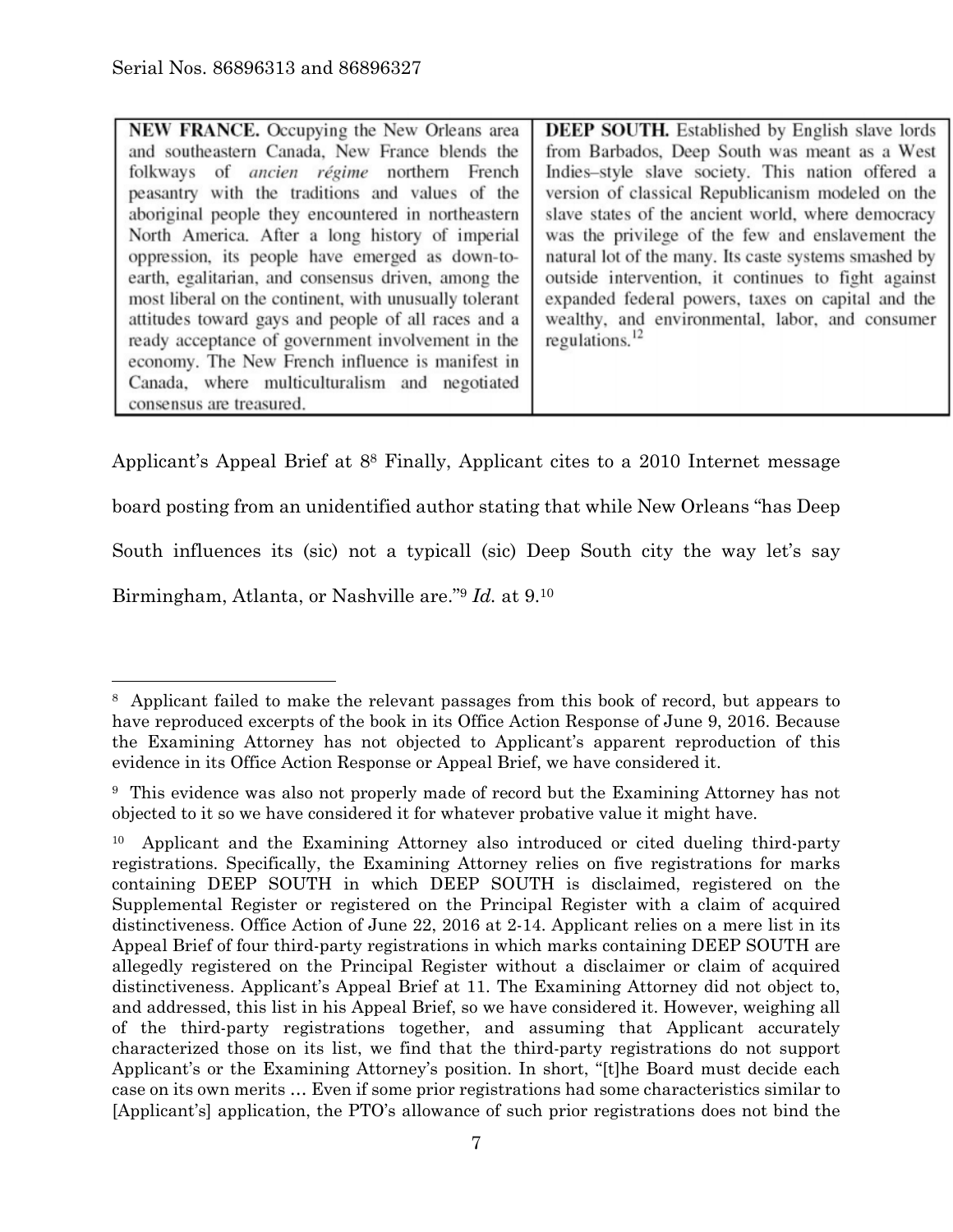$\overline{a}$ 

#### **Analysis**

In order to establish that Applicant's mark is primarily geographically descriptive, the Examining Attorney must establish that: (1) the primary significance of the mark sought to be registered is the name of a place known generally to the public; (2) the public would make a services/place association, i.e. believe that the services for which the mark is sought to be registered originate in that place;<sup>11</sup> and (3) the source of the services is the geographic region named in the mark. *In re Newbridge Cutlery Co.*, 776 F.3d 854, 113 USPQ2d 1445, 1448-49 (Fed. Cir. 2015) (quoting *In re Societe Generale Des Eaux Minerales De Vittel S.A.*, 824 F.2d 957, 3 USPQ2d 1450, 1452 (Fed. Cir. 1987) and *In re Jacques Bernier, Inc.*, 894 F.2d 389, 13 USPQ 1725 (Fed. Cir. 1990)); TMEP § 1210.01(a) (2017). The Examining Attorney has established each element.

The evidence makes clear that the primary significance of "Deep South" is a place generally known to the public. Indeed, there is no evidence that the term's meaning is anything other than geographic. Moreover, books and reference works discuss the Deep South region, with all agreeing it includes Louisiana; tours of the Deep South region include visits to New Orleans and Louisiana; a group of rugby referees serving Alabama, Louisiana, Mississippi and the Florida panhandle uses DEEP SOUTH in

Board or this court." *In re Nett Designs, Inc.*, 236 F.3d 1339, 57 USPQ2d 1564, 1566 (Fed. Cir. 2001).

<sup>11 &</sup>quot;If the Trademark Examiner establishes such a *prima facie* case, an applicant may rebut this showing with evidence 'that the public would not actually believe the goods derive from the geographic location identified by the mark.'" *Newbridge Cutlery*, 113 USPQ2d at 1449 (quoting *In re Save Venice New York Inc.*, 259 F.3d 1346, 59 USPQ2d 1778, 1783 (Fed. Cir. 2001)).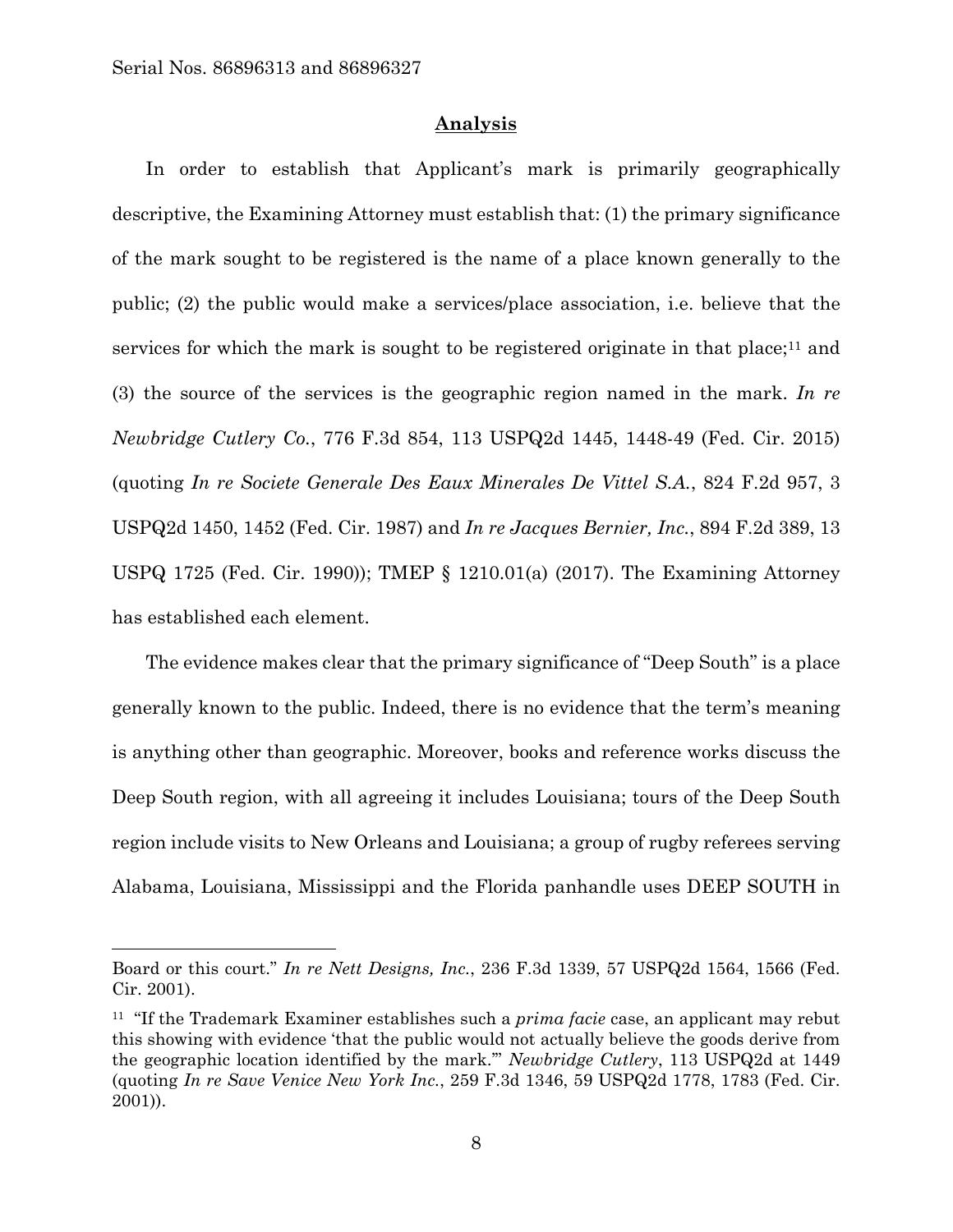1

its trade name and offers a course in New Orleans; and the overwhelming majority of third-party DEEP SOUTH registrations of record are owned by entities and individuals from the Deep South region. Applicant does not dispute that the Deep South is a generally known place, which includes Louisiana, nor does it counter the voluminous evidence that the term's primary significance is a geographic region which includes Louisiana.

We presume that the public would believe that Applicant's services originate in the Deep South, because Applicant is based in Louisiana, which is universally recognized to be in the Deep South. *In re MCO Properties Inc.*, 38 USPQ2d 1154, 1155 (TTAB 1995) ("When it has been demonstrated that the primary significance of the term is geographic, and the services of the applicant are in fact rendered from the place the term names, a public association of the services with the place will be presumed."); *In re Handler Fenton Westerns, Inc.*, 214 USPQ 848, 850 (TTAB 1982).12 This presumption is bolstered in this case by Applicant's website, which includes an entire section entitled "Why Louisiana," explaining the advantages of rendering and retaining movie studio services in that state, including that Louisiana: (1) "has nurtured a blossoming film industry;" (2) has "[c]ost-effective skilled workforce, new infrastructure, diverse locations, and a long-term commitment to the country's most aggressive film and entertainment tax incentives;" and (3) is "the second most

<sup>&</sup>lt;sup>12</sup> Even though Applicant's website suggests that Louisiana is well-known for movie studio services, this is not required for us to find Applicant's mark primarily geographically descriptive. *In re Newbridge Cutlery*, 113 USPQ2d at 1449; *In re Cambridge Digital Systems*, 1 USPQ2d 1659, 1661 (TTAB 1986).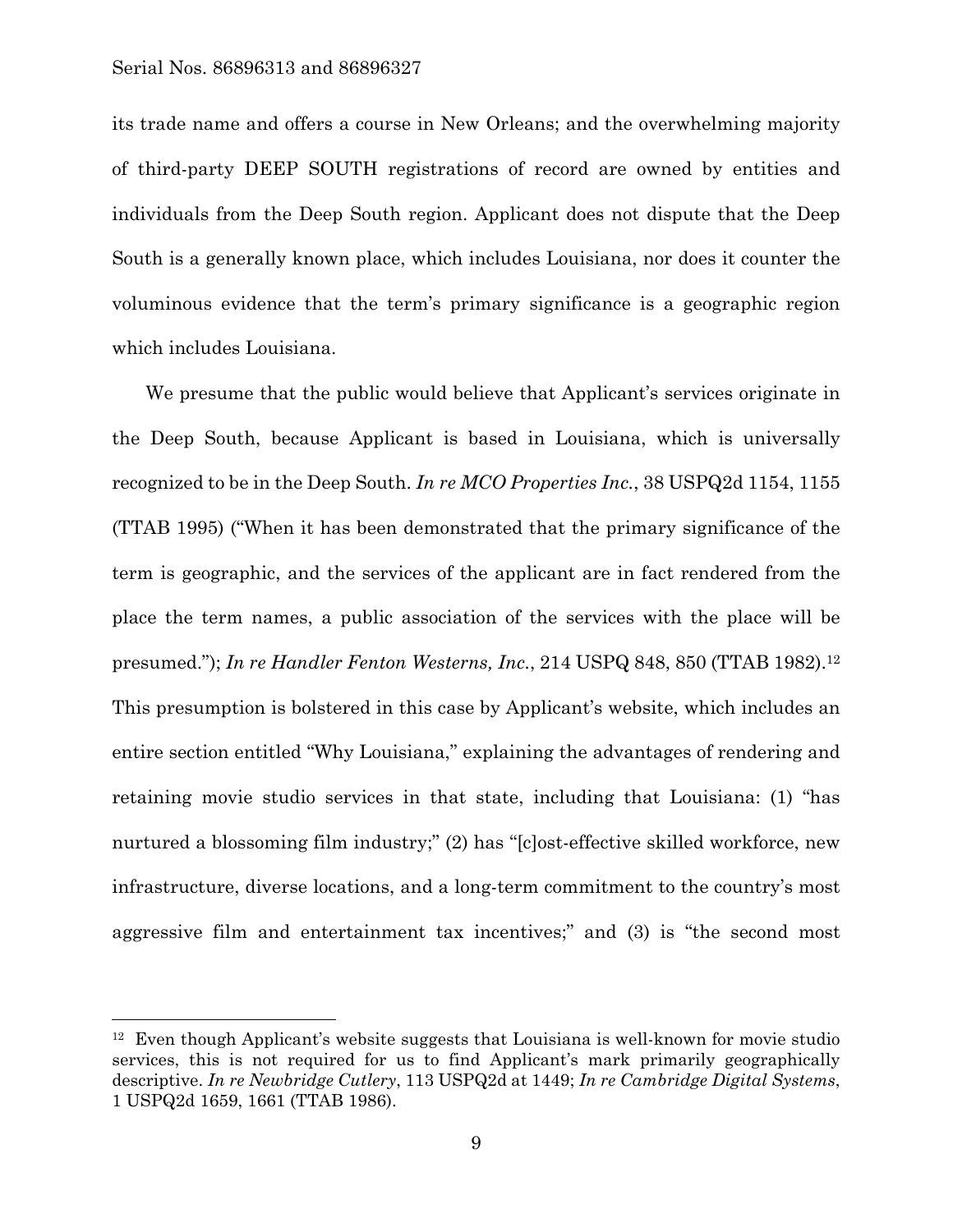$\overline{a}$ 

significant production hub in the United States." In fact, while in some circumstances "a geographical term in a mark may not be as readily perceived as indicating the geographical origin of services as it does goods, simply because services are normally rendered where the consumer is," in this case Applicant's website, and the nature of its services, make clear that at least some of the services are rendered in Louisiana. *Cf. In re California Pizza Kitchen Inc.*, 10 USPQ2d 1704, 1706 (TTAB 1988).

Finally, there is no question that the source of the services is the Deep South, because Louisiana is universally recognized to be part of the Deep South. Therefore, the Examining Attorney has established that Applicant's mark is primarily geographically descriptive. Moreover, the requirement to disclaim the term STUDIOS for Applicant's "movie studio services" is obviously appropriate, and Applicant does not argue to the contrary. In fact, Merriam-Webster defines "studio" as "a place where movies are made." Office Action of June 22, 2016 at 126-28.13

Applicant has not rebutted the Examining Attorney's case. Applicant's argument that the term "Deep South" is "amorphous" and not the mark's *primary* significance is not well-taken. All evidence of record makes clear that DEEP SOUTH is a geographic term, and that it includes Louisiana, the place where Applicant is based and which it specifically touts on its website.

<sup>&</sup>lt;sup>13</sup> "[T]he presence of generic or highly descriptive terms in a mark which also contains a primarily geographically descriptive term does not serve to detract from the primary geographical significance of the mark as a whole." *In re JT Tobacconists*, 59 USPQ2d 1080, 1082 (TTAB 2001).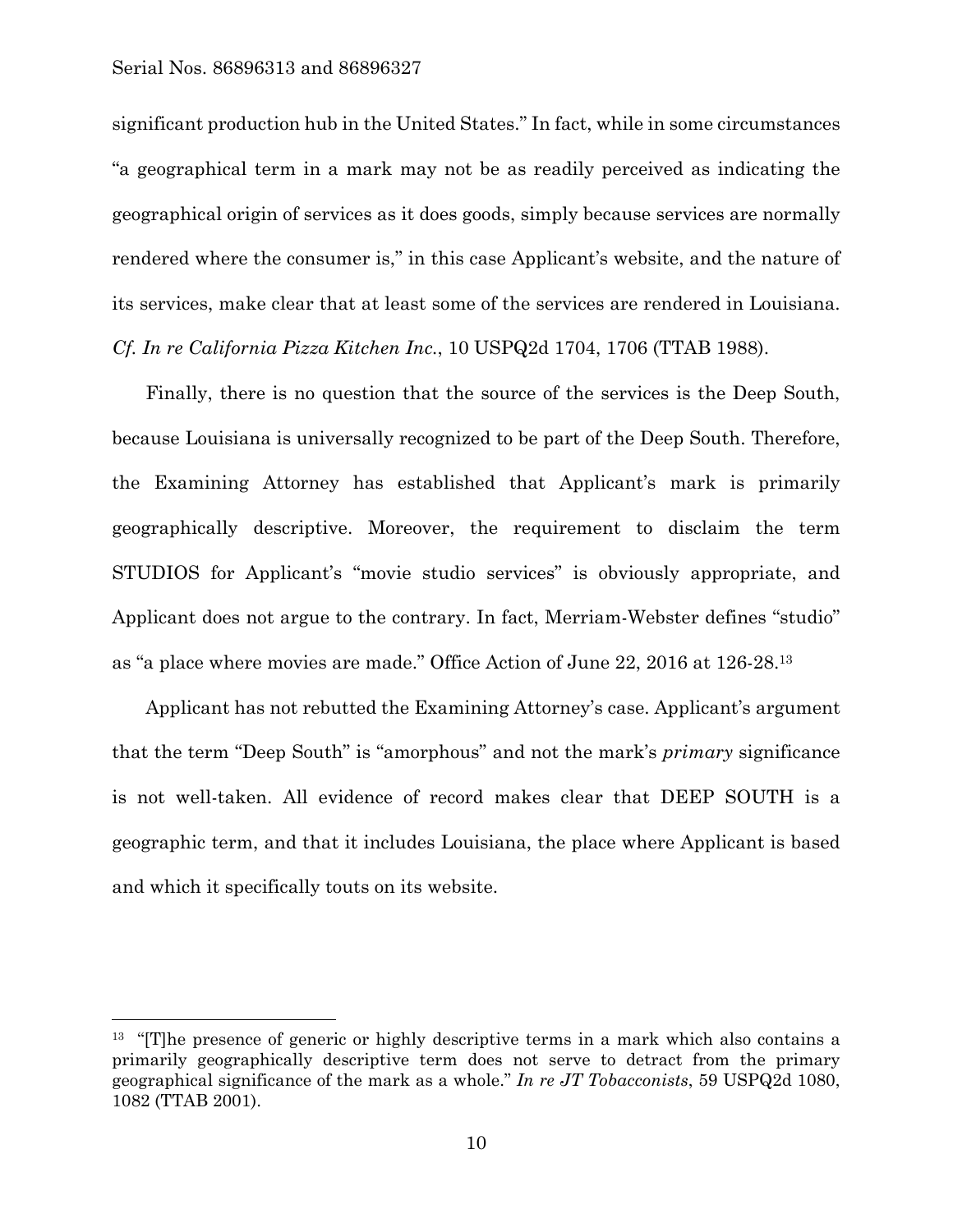Applicant's contention that the fleur-de-lis is "French influenced" and without "any meaningful connection with any 'Deep South' imagery" is belied by the evidence that the fleur-de-lis became Louisiana's state symbol in 2008. *See In re Nantucket Allserve Inc.*, 28 USPQ2d 1144, 1145 (TTAB 1993) ("We believe that applicant's labels for its NANTUCKET NECTARS soft drinks … would cause the consuming public to make a goods/place association. These labels bear the mark NANTUCKET NECTARS above a picture of Nantucket Town ….").

The evidence which indicates there are differences between New Orleans and other parts of the Deep South is contradicted and far more ambiguous than Applicant contends. First, all of the dictionary definitions and encyclopedia entries of record identify Louisiana as part of the Deep South, without separately addressing New Orleans. Second, the evidence upon which Applicant relies merely differentiates New Orleans culturally and in other ways from other parts of the Deep South without stating or arguing that New Orleans is not still part of the Deep South. Third, the "general public" (Internet message board) evidence Applicant cites does not support Applicant's position, as the unidentified poster merely indicates that New Orleans is not "typical" of the Deep South, even though it has "Deep South influences." Fourth, multiple tours of the Deep South include New Orleans, the Deep South Rugby Referees Society serves Louisiana and offers a course in New Orleans and according to Wikipedia, "Antebellum New Orleans was the commercial heart of the Deep South." Fifth, Applicant's website stresses its location in Louisiana, which is indisputably part of the Deep South, rather than its address in New Orleans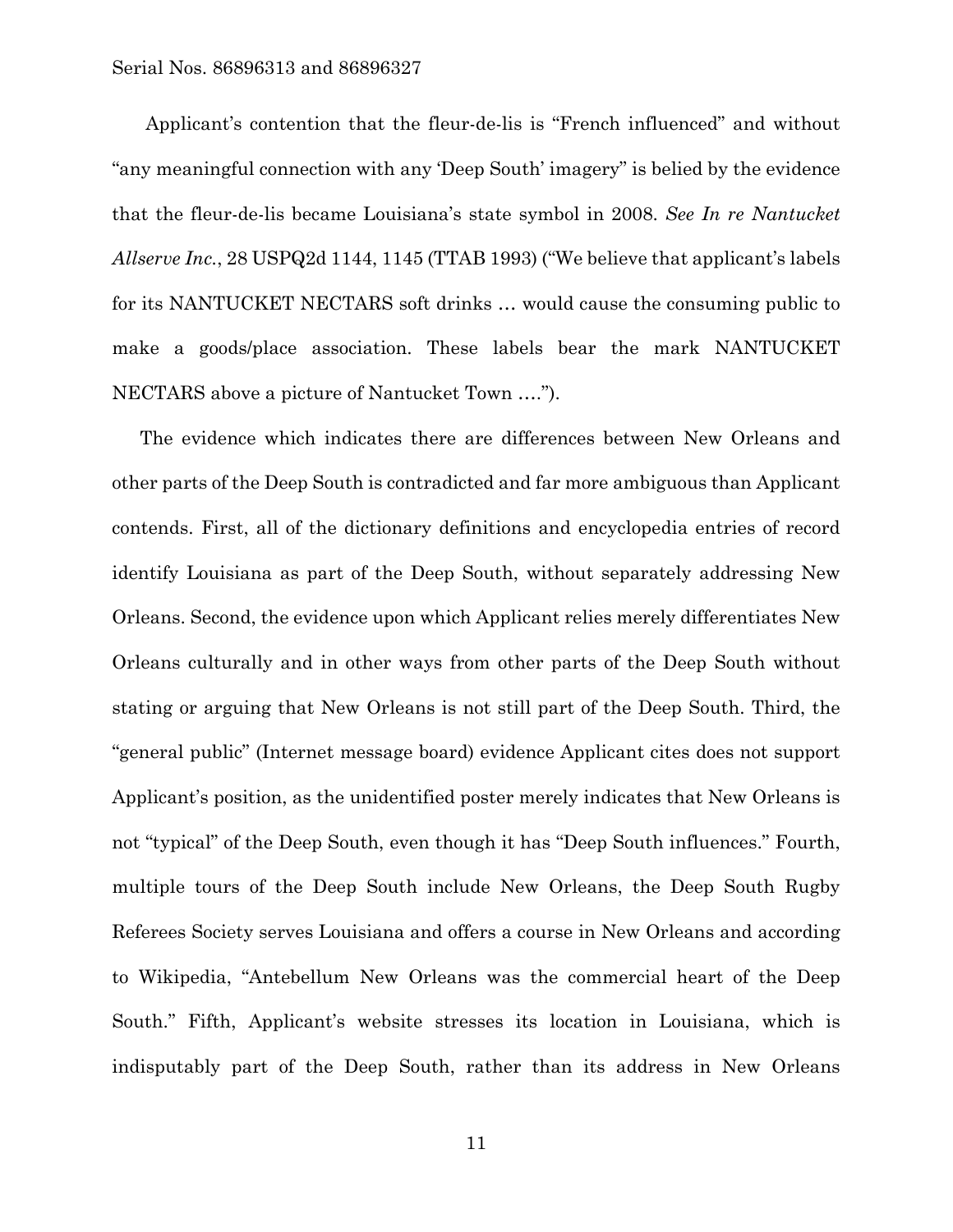specifically, so any consumers who perceive a difference between New Orleans and the Deep South would be more likely to believe, to the extent there is a difference, that Applicant's services come from Louisiana generally rather than New Orleans specifically, or to focus on Louisiana rather than New Orleans as the origin of the services. Moreover, the "Why Louisiana" page on Applicant's website impacts the significance of the term DEEP SOUTH in Applicant's mark, establishing or at least strongly suggesting that it is primarily geographic. Finally, even if New Orleans is not perceived to be part of the Deep South, New Orleans is at the very least extremely close to the Deep South, which supports a finding that Applicant's mark is primarily geographically descriptive. *In re Spirits of New Merced LLC*, 85 USPQ2d 1614, 1617- 18 (TTAB 2007) (finding YOSEMITE BEER primarily geographically descriptive of alcoholic beer originating "in the city of Merced, California, which is approximately 80 miles from Yosemite National Park," stating "[s]ince the goods originate at or near the place named in the mark, we can presume an association of applicant's beer with the park"); *In re Joint-Stock Company "Baik,"* 80 USPQ2d 1305, 1310 (TTAB 2006) ("we presume a goods/place association [of vodka with BAIKALSKAYA meaning 'from Baikal'] because applicant is located near Lake Baikal, in the city of Irkutsk"). *See also In re Carolina Apparel*, 48 USPQ2d 1542, 1543 (TTAB 1998) ("Here the evidence of record shows that 'Carolina', in addition to being the name of an American colony, also is used to indicate either the state of North Carolina or the state of South Carolina … It is clear that the primary significance of the designation CAROLINA APPAREL, APPAREL being generic and disclaimed by applicant, is geographic.").